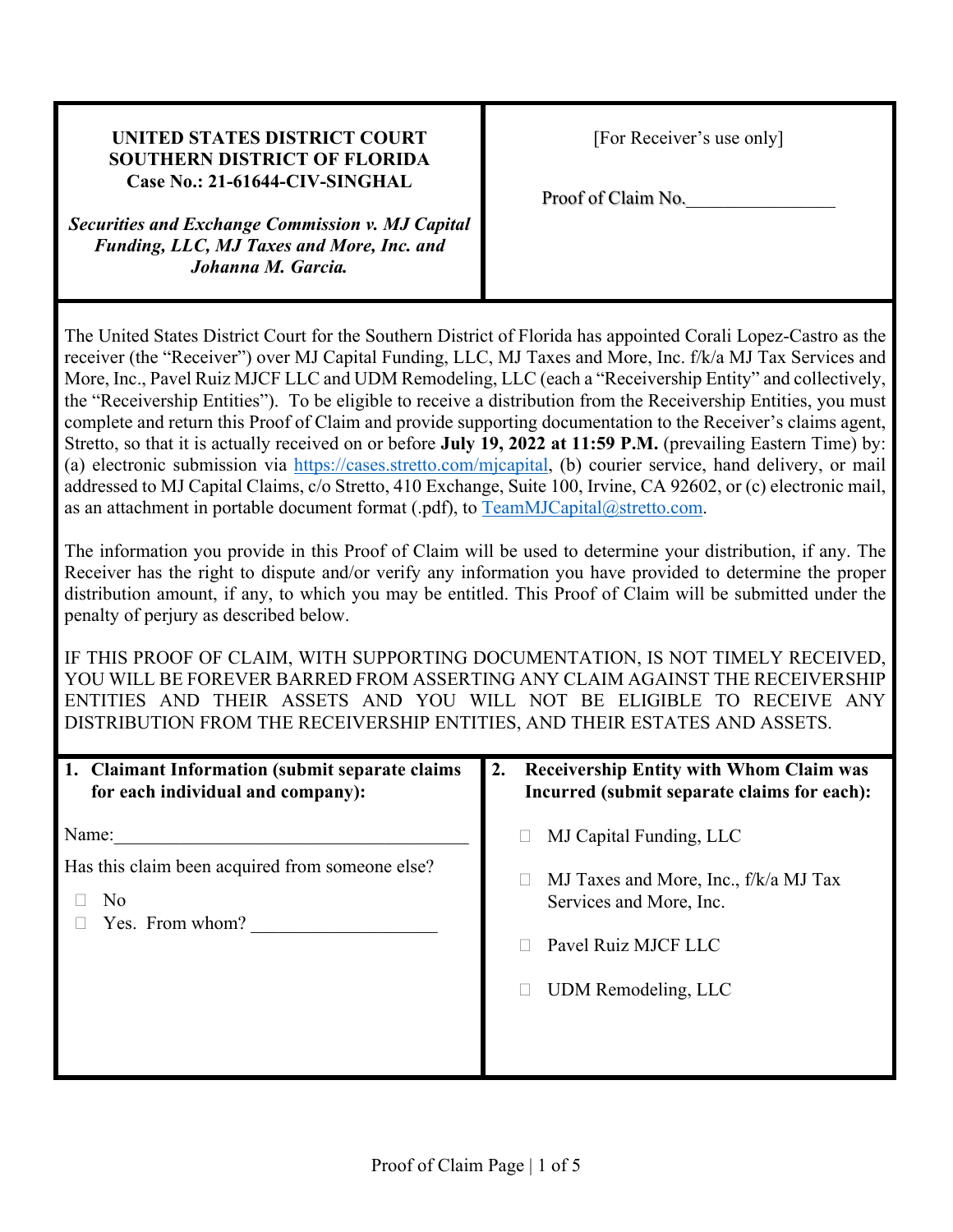| 3.       | <b>Where Should Notices and Payments to the</b><br><b>Claimant Be Sent?</b>                                  | 4.                                                                                                                                                                | <b>Where Should Payments Be Sent (if</b><br>different): |  |  |  |  |
|----------|--------------------------------------------------------------------------------------------------------------|-------------------------------------------------------------------------------------------------------------------------------------------------------------------|---------------------------------------------------------|--|--|--|--|
|          |                                                                                                              |                                                                                                                                                                   |                                                         |  |  |  |  |
|          |                                                                                                              |                                                                                                                                                                   |                                                         |  |  |  |  |
|          | City, State, Zip:                                                                                            |                                                                                                                                                                   |                                                         |  |  |  |  |
|          |                                                                                                              |                                                                                                                                                                   |                                                         |  |  |  |  |
|          |                                                                                                              |                                                                                                                                                                   |                                                         |  |  |  |  |
| 5.       | Total Amount of Claim: \$                                                                                    |                                                                                                                                                                   |                                                         |  |  |  |  |
| 6.       | If Court Judgment against any Receivership Entity, Date Obtained:                                            |                                                                                                                                                                   |                                                         |  |  |  |  |
| 7.       | If Legal Action Pending against any Receivership Entity, Date Commenced, Court Name, and<br>Case No.:        |                                                                                                                                                                   |                                                         |  |  |  |  |
| 8.<br>П  | Is this claim based on funds you provided to a Receivership Entity on or after August 12, 2021?<br>Yes<br>No |                                                                                                                                                                   |                                                         |  |  |  |  |
| 9.<br>П  | Are you related to Johanna M. Garcia by blood or marriage?<br>No                                             |                                                                                                                                                                   |                                                         |  |  |  |  |
|          | 10. Basis for Claim (check all applicable):                                                                  |                                                                                                                                                                   | 11. Secured Claim:                                      |  |  |  |  |
|          | $\Box$ Investment in MJ Capital Funding, LLC                                                                 |                                                                                                                                                                   | □ Check this box if you contend your claim is           |  |  |  |  |
| $\Box$   | Investment in MJ Taxes and More, Inc., f/k/a MJ<br>Tax Services and More, Inc.                               | subject to a security interest or lien. Attach copies of<br>all documents that evidence the claim of secured<br>status, including mortgages, security agreements, |                                                         |  |  |  |  |
| ⊔        | Services performed or goods provided                                                                         |                                                                                                                                                                   | and evidence of perfection of lien.                     |  |  |  |  |
| $\sqcup$ | Money loaned                                                                                                 |                                                                                                                                                                   | <b>Description of Collateral:</b>                       |  |  |  |  |
| $\Box$   | Taxes                                                                                                        | <b>Real Estate</b><br>Motor Vehicle<br>Other:                                                                                                                     |                                                         |  |  |  |  |
| u        | Wages, salaries, or compensation                                                                             |                                                                                                                                                                   |                                                         |  |  |  |  |
| Н        | Other:<br>(please describe)                                                                                  | (please describe)<br><b>Asserted Value of Collateral: \$</b>                                                                                                      |                                                         |  |  |  |  |
|          |                                                                                                              |                                                                                                                                                                   |                                                         |  |  |  |  |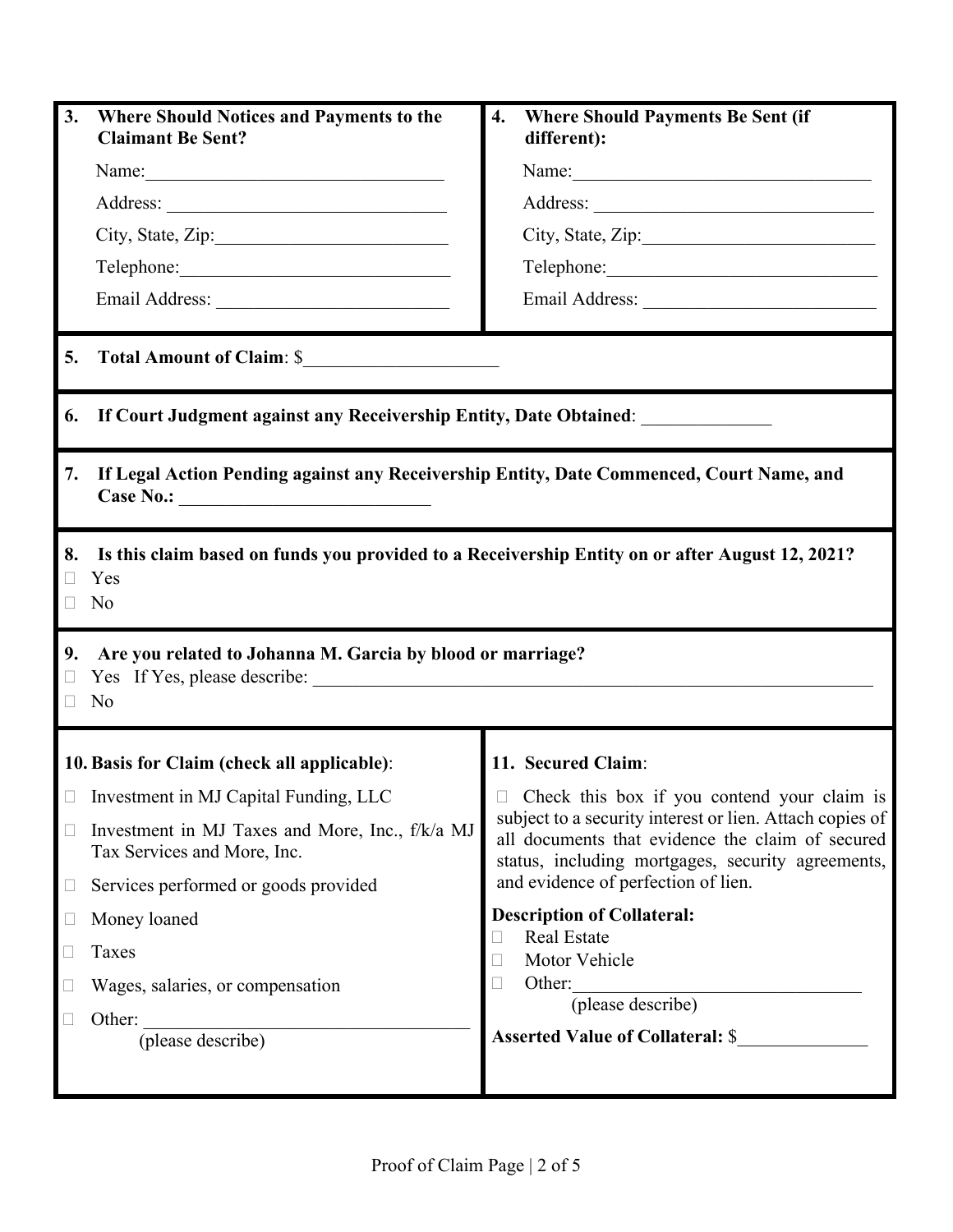# **12. Role With Receivership Entities (check all that apply):**

- $\Box$  Investor
- Account Representative
- Team Lead
- Manager
- Board Member
- □ Officer or Director
- □ Owner
- Employee/Independent Consultant
- $\Box$  Other:

(describe or provide additional information on the attached sheet)

# **13. Payments Received in Connection with Receivership Entities, directly or indirectly (complete all that apply and provide supporting documentation):**

| <b>Payment Date</b> | <b>Payment</b><br>Amount | <b>Payment Basis</b><br>Payment on Investment or Interest /<br>Advance Fee / Referral, Commission or<br>Affiliate Fee / Bonus / Wage or Salary /<br>Distribution / Other (describe) | <b>Form of Payment</b><br>Wire / Cash / Check / Zelle /<br>PayPal / Other (describe) | <b>Payment Received From</b><br>MJ Capital Funding, LLC / MJ<br>Taxes and More, Inc. / Other<br>(describe and include bank<br>account information) |
|---------------------|--------------------------|-------------------------------------------------------------------------------------------------------------------------------------------------------------------------------------|--------------------------------------------------------------------------------------|----------------------------------------------------------------------------------------------------------------------------------------------------|
|                     |                          |                                                                                                                                                                                     |                                                                                      |                                                                                                                                                    |
|                     |                          |                                                                                                                                                                                     |                                                                                      |                                                                                                                                                    |
|                     |                          |                                                                                                                                                                                     |                                                                                      |                                                                                                                                                    |
|                     |                          |                                                                                                                                                                                     |                                                                                      |                                                                                                                                                    |
|                     |                          |                                                                                                                                                                                     |                                                                                      |                                                                                                                                                    |
|                     |                          |                                                                                                                                                                                     |                                                                                      |                                                                                                                                                    |
|                     |                          | (Complete the attached Question 13 Continuation Sheet if needed)                                                                                                                    |                                                                                      |                                                                                                                                                    |

## **14. Other Items of Value Received In Connection with the Receivership Entities:**

Did you receive any other item of value other than the money described above (for example, a watch or vehicle) from any Receivership Entity, a board member, or anyone acting on their behalf?

- Yes
- No

If yes, please identify what you received, from whom, and the date received: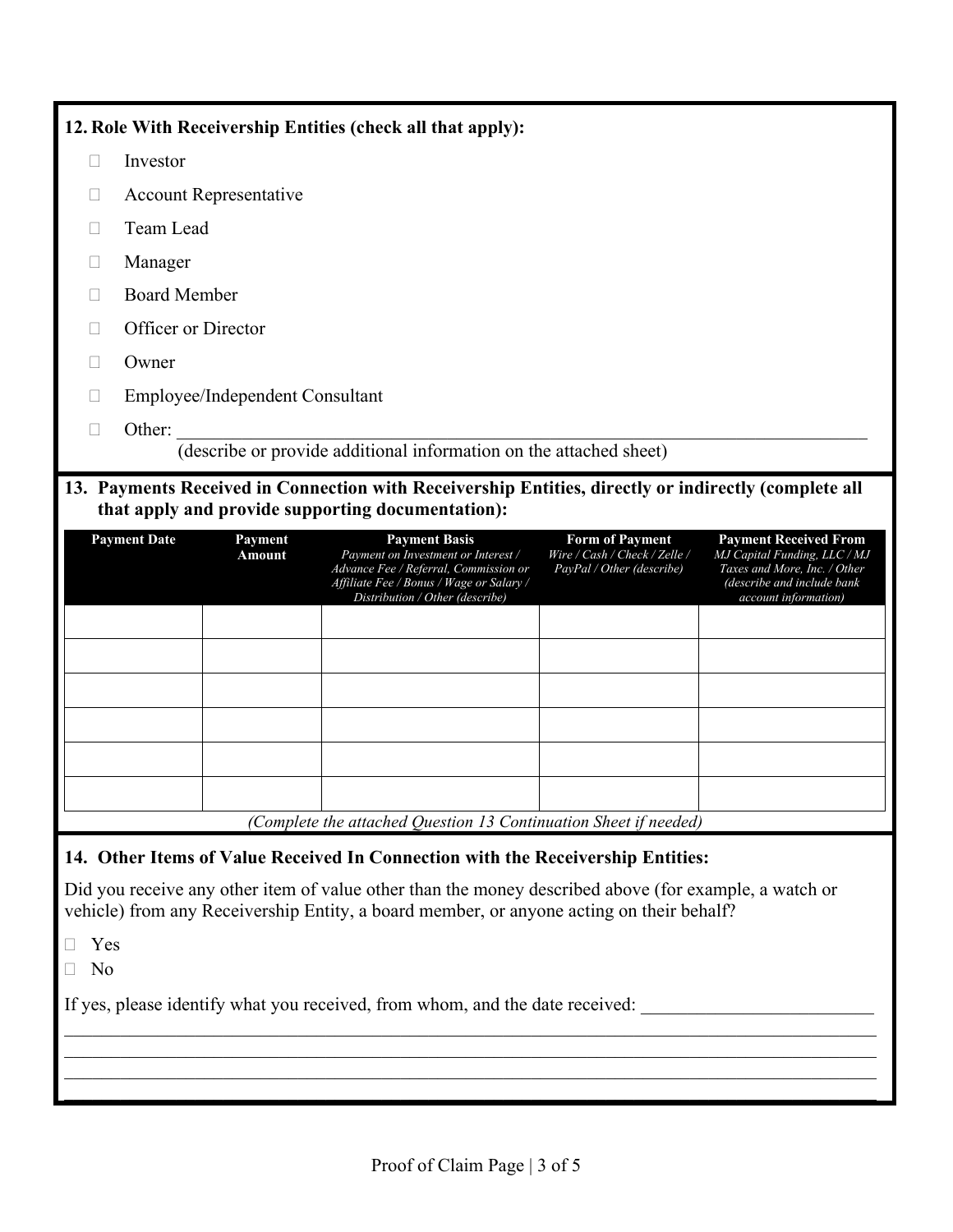#### **15. If Investor, Name, Effective Date, Amount Provided, and Form of Funds Provided (complete all that apply and provide supporting documentation)**:

| <b>Investor Name</b> | <b>Effective</b><br>Date of<br>Agreement | <b>Name of Person</b><br><b>Who Solicited Your</b><br><b>Investment</b> in<br>Receivership<br><b>Entities</b> | Payment<br>Date | Payment<br>Amount | Form of<br>Payment<br>Wire / Cash / Check<br>/ Zelle / PayPal /<br>Other (describe) | <b>Payment Provided To</b><br>MJ Capital Funding, LLC / MJ<br>Taxes and More, Inc. / Other<br>(describe and include bank<br>account information) |
|----------------------|------------------------------------------|---------------------------------------------------------------------------------------------------------------|-----------------|-------------------|-------------------------------------------------------------------------------------|--------------------------------------------------------------------------------------------------------------------------------------------------|
|                      |                                          |                                                                                                               |                 |                   |                                                                                     |                                                                                                                                                  |
|                      |                                          |                                                                                                               |                 |                   |                                                                                     |                                                                                                                                                  |
|                      |                                          |                                                                                                               |                 |                   |                                                                                     |                                                                                                                                                  |
|                      |                                          |                                                                                                               |                 |                   |                                                                                     |                                                                                                                                                  |
|                      |                                          |                                                                                                               |                 |                   |                                                                                     |                                                                                                                                                  |
|                      |                                          |                                                                                                               |                 |                   |                                                                                     |                                                                                                                                                  |
|                      |                                          |                                                                                                               |                 |                   |                                                                                     |                                                                                                                                                  |
|                      |                                          |                                                                                                               |                 |                   |                                                                                     |                                                                                                                                                  |
|                      |                                          | (Complete the attached Question 15 Continuation Sheet for additional payments)                                |                 |                   |                                                                                     |                                                                                                                                                  |

**16. Supporting Documentation:** Please attach to your Proof of Claim copies of all documents available to you that support your claim, including but not limited to copies of personal checks, deposit receipts, cashier's checks, wire transfer advices, receipts and any other documents evidencing the investment of funds, copies of investment agreements, a chronological accounting of all money or other items of value received in connection with any Receivership Entity, copies of all investor agreements, promissory notes, purchase orders, invoices, itemized statements of running accounts, contracts, court judgments, mortgages, security agreements, evidence of perfection of lien, and other documents evidencing the amount and basis of the Proof of Claim. **DO NOT SEND ORIGINAL DOCUMENTS**. If such documentation is not available, please attach a detailed explanation of why documents are unavailable.

**17. Verification of Claims:** All Proofs of Claim submitted are subject to review and verification by the Receiver, and approval by the Court. It is important to provide complete and accurate information to facilitate this effort. Claimants may be asked to supply additional information to complete this process.

**18. Consent to Jurisdiction and Waiver of Jury Trial:** BY SUBMITTING YOUR PROOF OF CLAIM, YOU CONSENT AND SUBMIT TO THE EXCLUSIVE JURISDICTION OF THE UNITED STATES DISTRICT COURT FOR THE SOUTHERN DISTRICT OF FLORIDA FOR ALL PURPOSES AND AGREE TO BE BOUND BY SUCH COURT'S DECISIONS, INCLUDING, WITHOUT LIMITATION, AS TO CLAIMS, OBJECTIONS, DEFENSES OR COUNTERCLAIMS BETWEEN YOU AND ANY RECEIVERSHIP ENTITY AND/OR THE RECEIVER. FURTHER, BY SUBMITTING YOUR PROOF OF CLAIM, YOU AGREE TO WAIVE ANY RIGHT TO A JURY TRIAL WITH RESPECT TO YOUR PROOF OF CLAIM, AND ANY RELATED CLAIMS, OBJECTIONS, DEFENSES, AND COUNTERCLAIMS.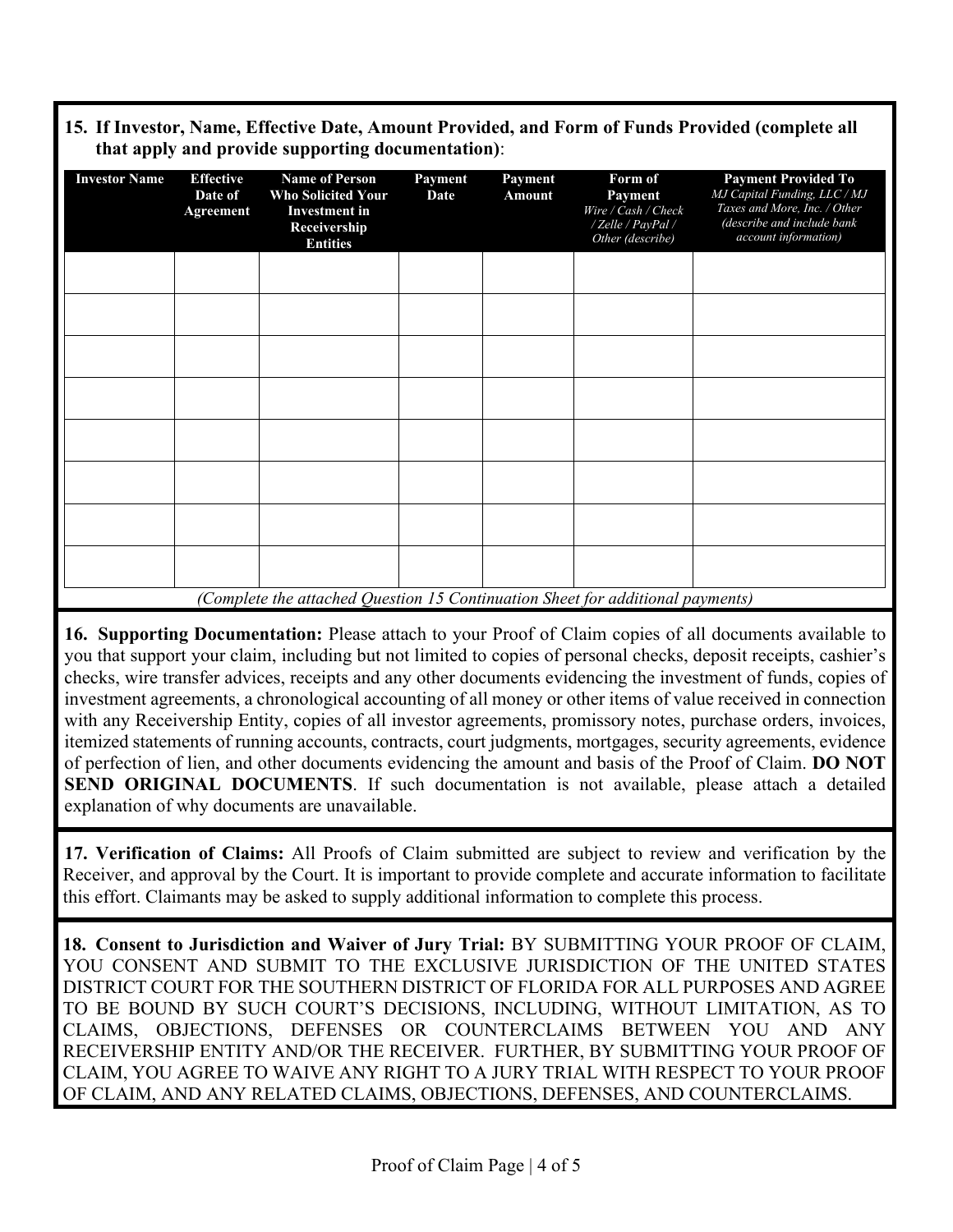## **19. Representations (check all applicable):**

I hereby represent the following:

| $\Box$ I was not a board member, officer, director, owner, manager, team lead, account representative or other |
|----------------------------------------------------------------------------------------------------------------|
| insider of any Receivership Entity or affiliate of any Receivership Entity.                                    |

- $\Box$  I did not knowingly assist any Receivership Entity or affiliate of any Receivership Entity effectuate, perpetuate, or promote the MJ Capital Funding, LLC Ponzi scheme.
- $\Box$  I did not have knowledge of the fraudulent nature of any Receivership Entity or affiliate of any Receivership Entity at the time funds were transferred to, or a debt was incurred by, such entity.
- **20. Signature:**

**I understand that an authorized signature on this Proof of Claim serves as an acknowledgment that when calculating the amount of the claim, the claimant gave the Receivership Entities credit for any payments or other things of value received toward the debt. Attach a copy of power of attorney, death certificate, or other documents as relevant.** 

**I have examined the information in this Proof of Claim, and have a reasonable belief that the information is true and correct.**

**Pursuant to 28 U.S.C. § 1746, I certify under penalty of perjury under the laws of the United States of America that the foregoing is true and correct, and my supporting documentation provided is also true and correct.** 

| Executed on Date: |  |
|-------------------|--|
|                   |  |
|                   |  |
|                   |  |
| Contact Phone:    |  |
|                   |  |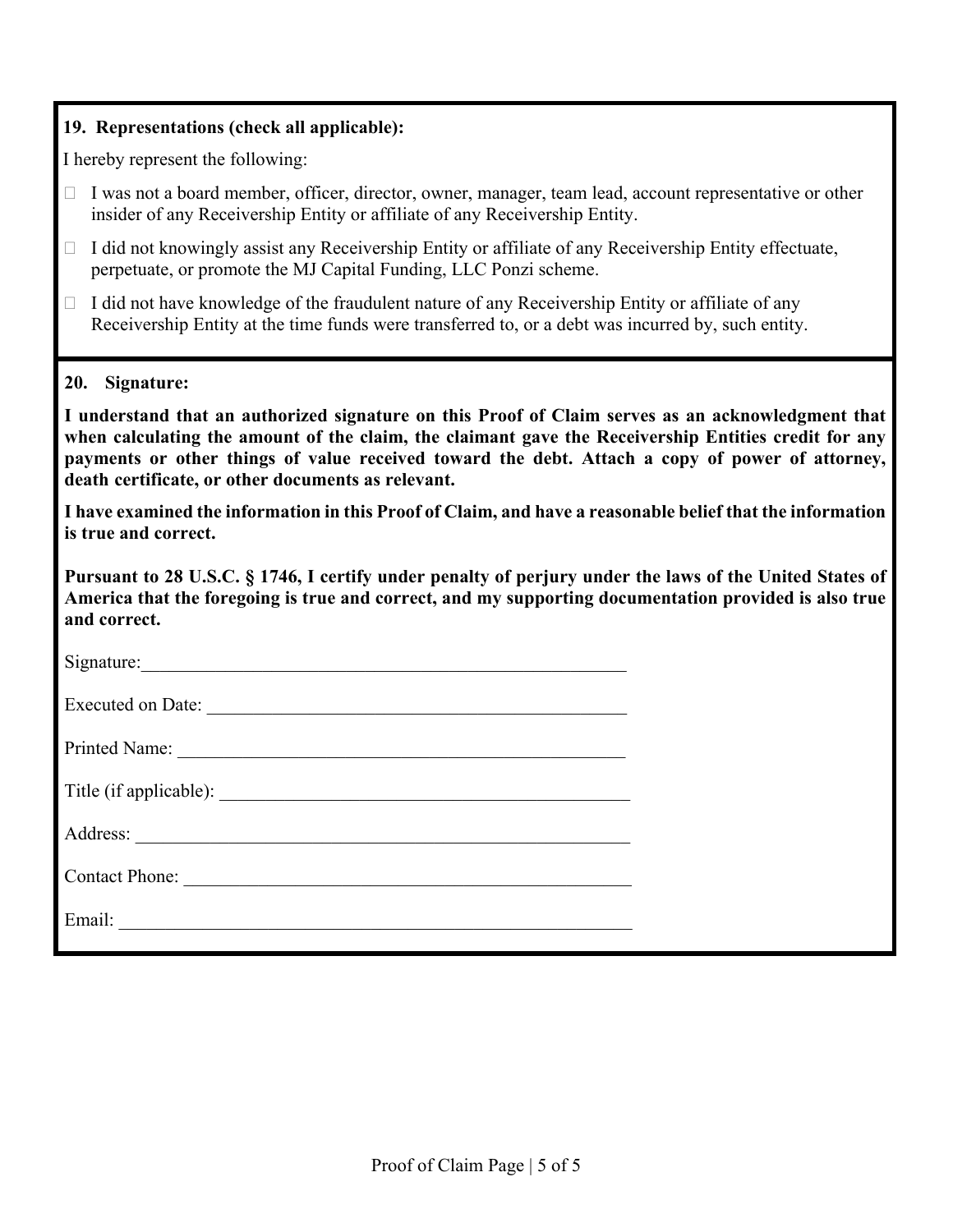## **13.** *(continuation***) Payments Received in Connection with Receivership Entities, directly or indirectly (complete all that apply and provide supporting documentation):**

| <b>Payment Date</b><br>Payment<br><b>Amount</b> |  | <b>Payment Basis</b><br>Payment on Investment or<br>Interest / Advance Fee /<br>Referral, Commission or<br>Affiliate Fee / Bonus / Wage or<br>Salary / Distribution / Other<br>(describe) | <b>Form of Payment</b><br>Wire / Cash / Check / Zelle /<br>PayPal / Other (describe) | <b>Payment Received From</b><br><i>MJ Capital Funding, LLC / MJ</i><br><i>Taxes and More, Inc. / Other</i><br>(describe and include bank<br>account information) |
|-------------------------------------------------|--|-------------------------------------------------------------------------------------------------------------------------------------------------------------------------------------------|--------------------------------------------------------------------------------------|------------------------------------------------------------------------------------------------------------------------------------------------------------------|
|                                                 |  |                                                                                                                                                                                           |                                                                                      |                                                                                                                                                                  |
|                                                 |  |                                                                                                                                                                                           |                                                                                      |                                                                                                                                                                  |
|                                                 |  |                                                                                                                                                                                           |                                                                                      |                                                                                                                                                                  |
|                                                 |  |                                                                                                                                                                                           |                                                                                      |                                                                                                                                                                  |
|                                                 |  |                                                                                                                                                                                           |                                                                                      |                                                                                                                                                                  |
|                                                 |  |                                                                                                                                                                                           |                                                                                      |                                                                                                                                                                  |
|                                                 |  |                                                                                                                                                                                           |                                                                                      |                                                                                                                                                                  |
|                                                 |  |                                                                                                                                                                                           |                                                                                      |                                                                                                                                                                  |
|                                                 |  |                                                                                                                                                                                           |                                                                                      |                                                                                                                                                                  |
|                                                 |  |                                                                                                                                                                                           |                                                                                      |                                                                                                                                                                  |
|                                                 |  |                                                                                                                                                                                           |                                                                                      |                                                                                                                                                                  |
|                                                 |  |                                                                                                                                                                                           |                                                                                      |                                                                                                                                                                  |
|                                                 |  |                                                                                                                                                                                           |                                                                                      |                                                                                                                                                                  |
|                                                 |  |                                                                                                                                                                                           |                                                                                      |                                                                                                                                                                  |
|                                                 |  |                                                                                                                                                                                           |                                                                                      |                                                                                                                                                                  |
|                                                 |  |                                                                                                                                                                                           |                                                                                      |                                                                                                                                                                  |
|                                                 |  |                                                                                                                                                                                           |                                                                                      |                                                                                                                                                                  |
|                                                 |  |                                                                                                                                                                                           |                                                                                      |                                                                                                                                                                  |
|                                                 |  |                                                                                                                                                                                           |                                                                                      |                                                                                                                                                                  |
|                                                 |  |                                                                                                                                                                                           |                                                                                      |                                                                                                                                                                  |
|                                                 |  |                                                                                                                                                                                           |                                                                                      |                                                                                                                                                                  |